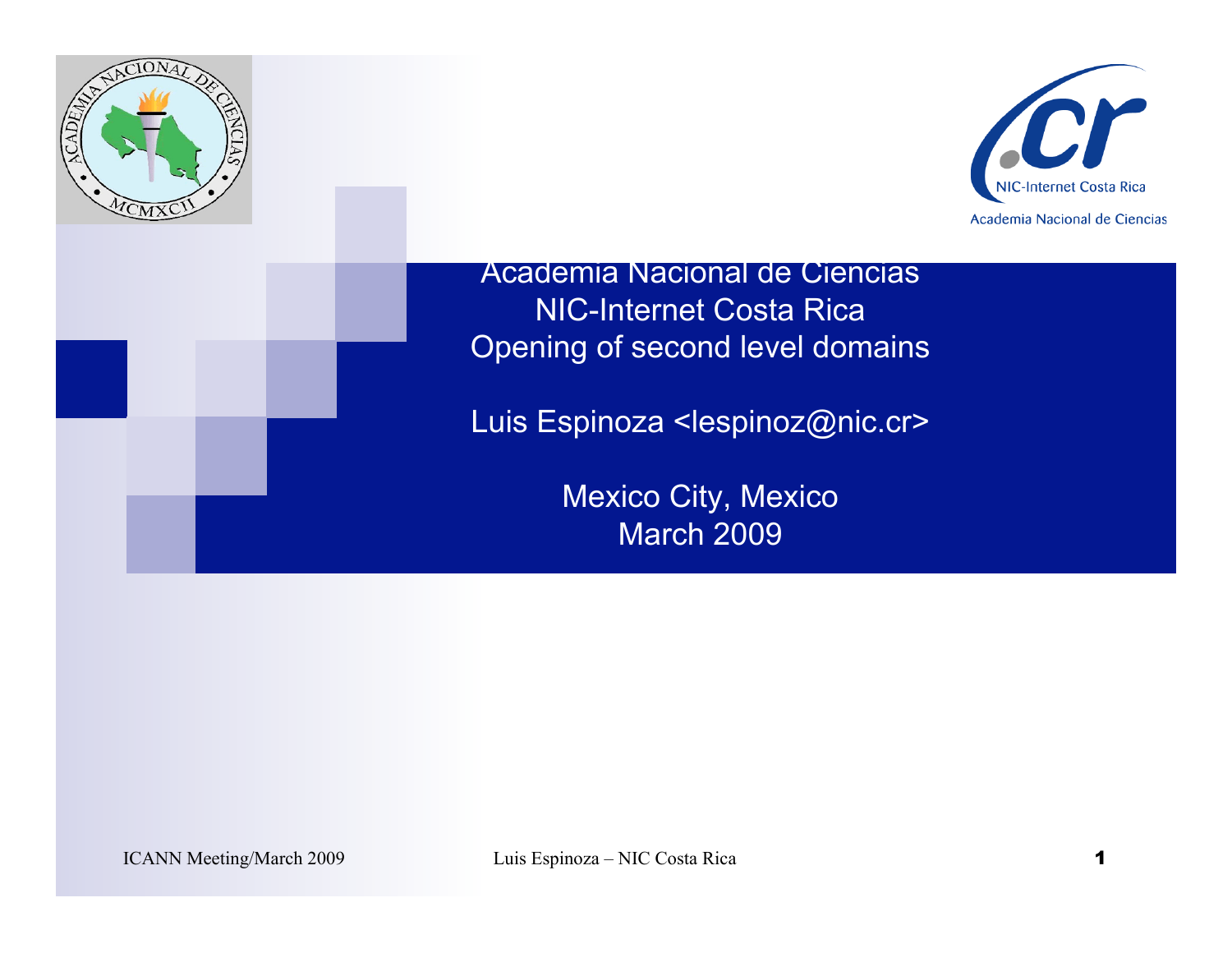## Agenda



### •Introduction

#### •Opening of second level domains

- $\checkmark$  Background
- $\checkmark$  Characteristics
- $\checkmark$  Policies
- $\checkmark$  Process
- $\checkmark$  Communication
- $\checkmark$  Results
- $\checkmark$  Questions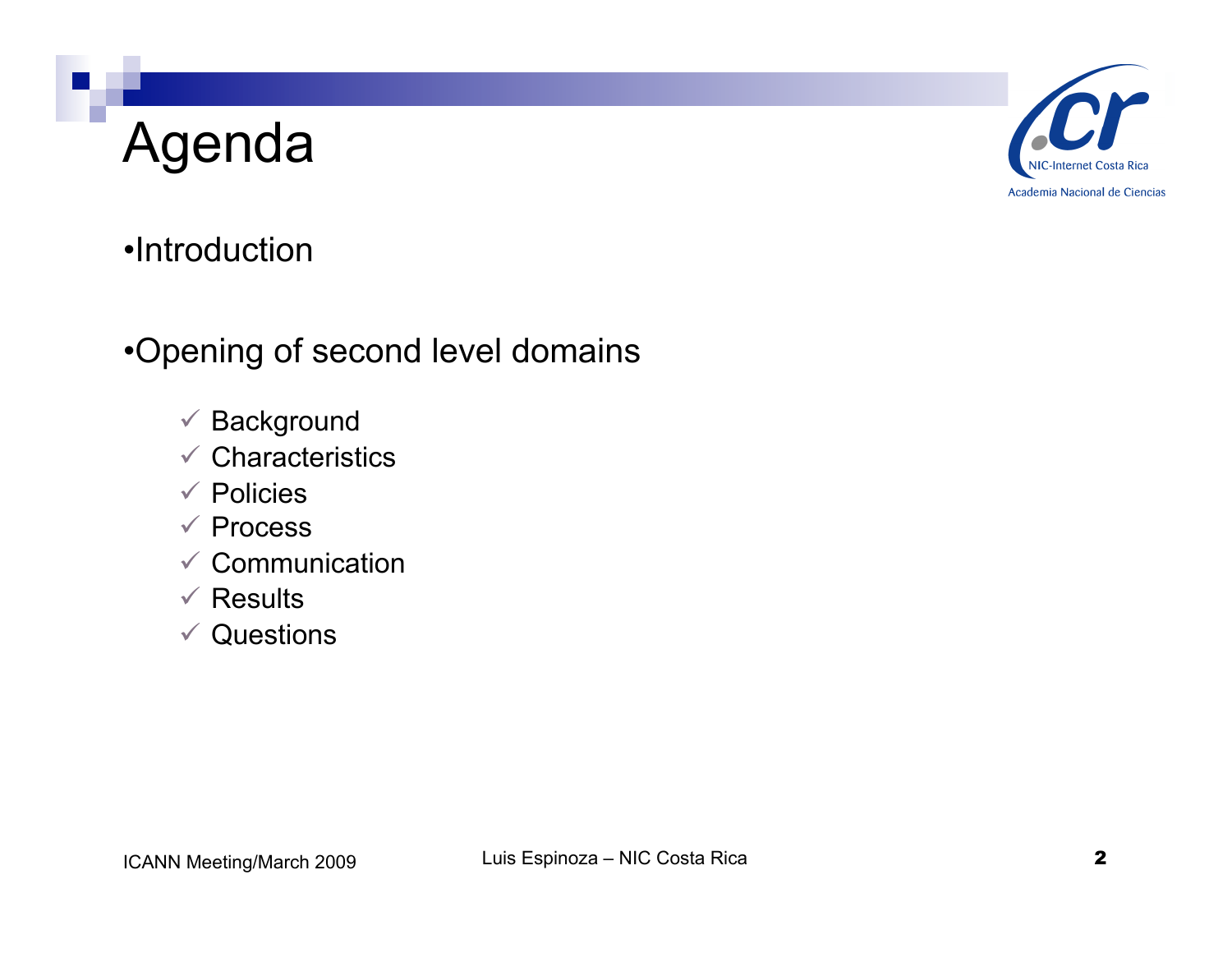

## Introduction



National Academy of Science

Board of domains



ICANN Meeting/March 2009 Luis Espinoza – NIC Costa Rica **3**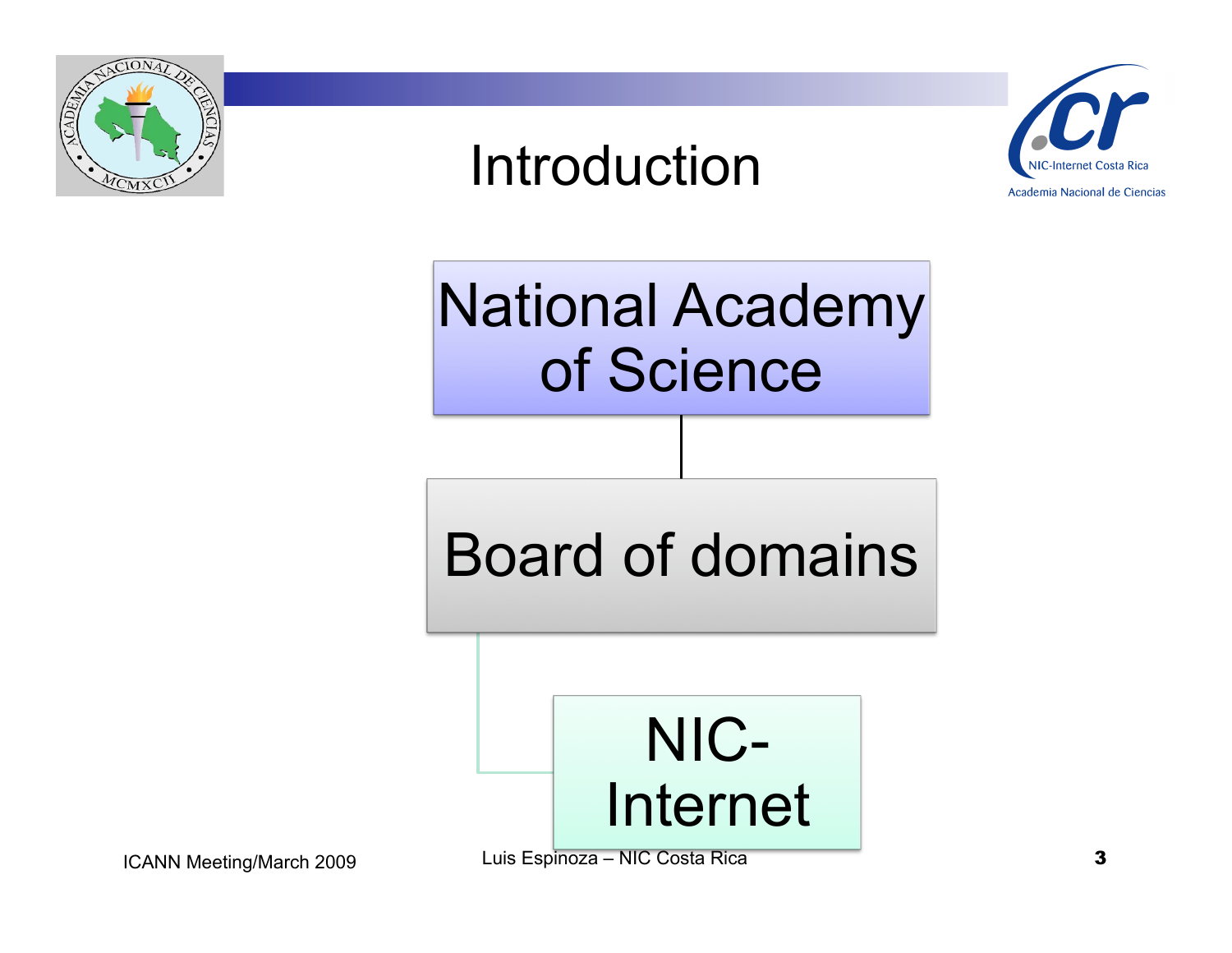## **Background**

- Clients asking for domain names with higher presence.
- NIC conducts a study to open second level domains in 2003. (feasibility)
- During 2005-2006 is developed a concept of service, impact on IT, policies, etc..
- In August of 2007 start a system development and other activities for the opening.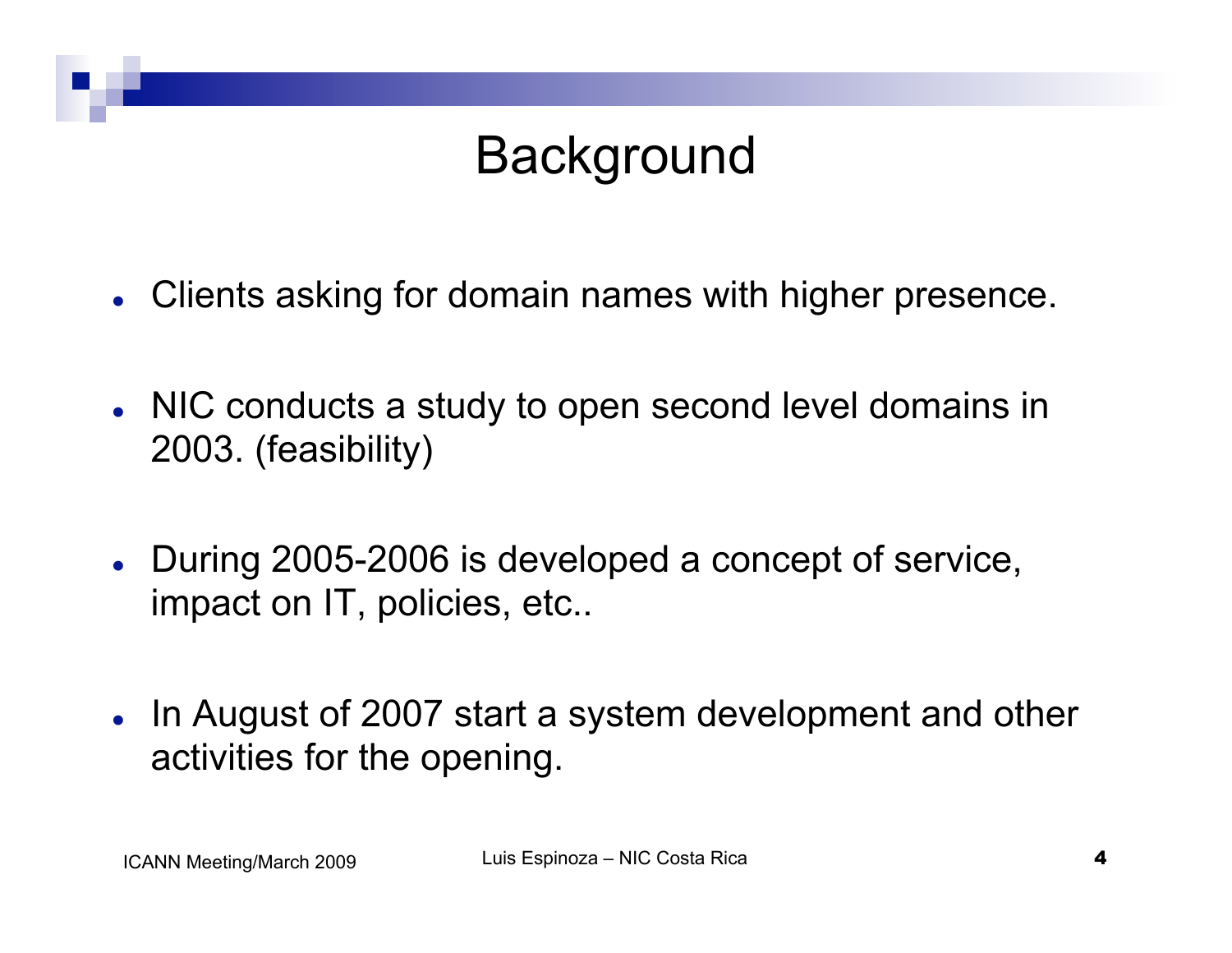

## **Features**

- Greater presence and visibility on the Internet.
- Different and unique presence on the Internet.
- Specific conditions of service:
	- Costumer care 365 days a year.
	- **Lower processing times.**
- Different rates from third level domains
- All domains must be paid.
- $\bullet$   $\blacksquare$ Finotection and trademarks. Luis  $\blacksquare$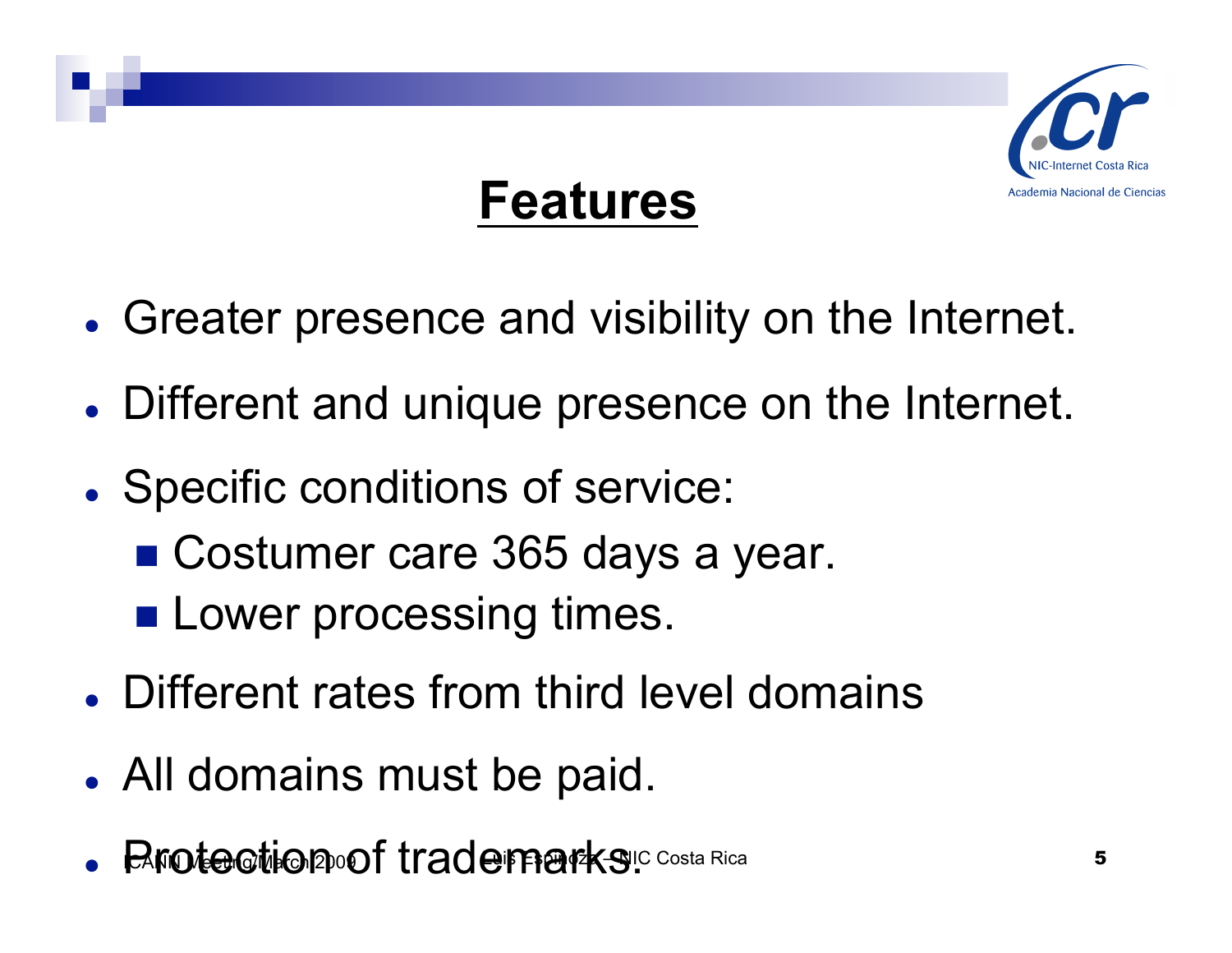



- **Category .cr:** 
	- Available for: academic, commercial, educational, financial, government, organizational, health, personal, etc.
- **For 3rd level domains registered before the opening:** 
	- Reserved for 90 calendar days.
	- An exception in case of the new 2<sup>nd</sup> level domain name can cause a confusion to the public and/or disputes to the National Academy of Sciences in the administration of ccTLD .CR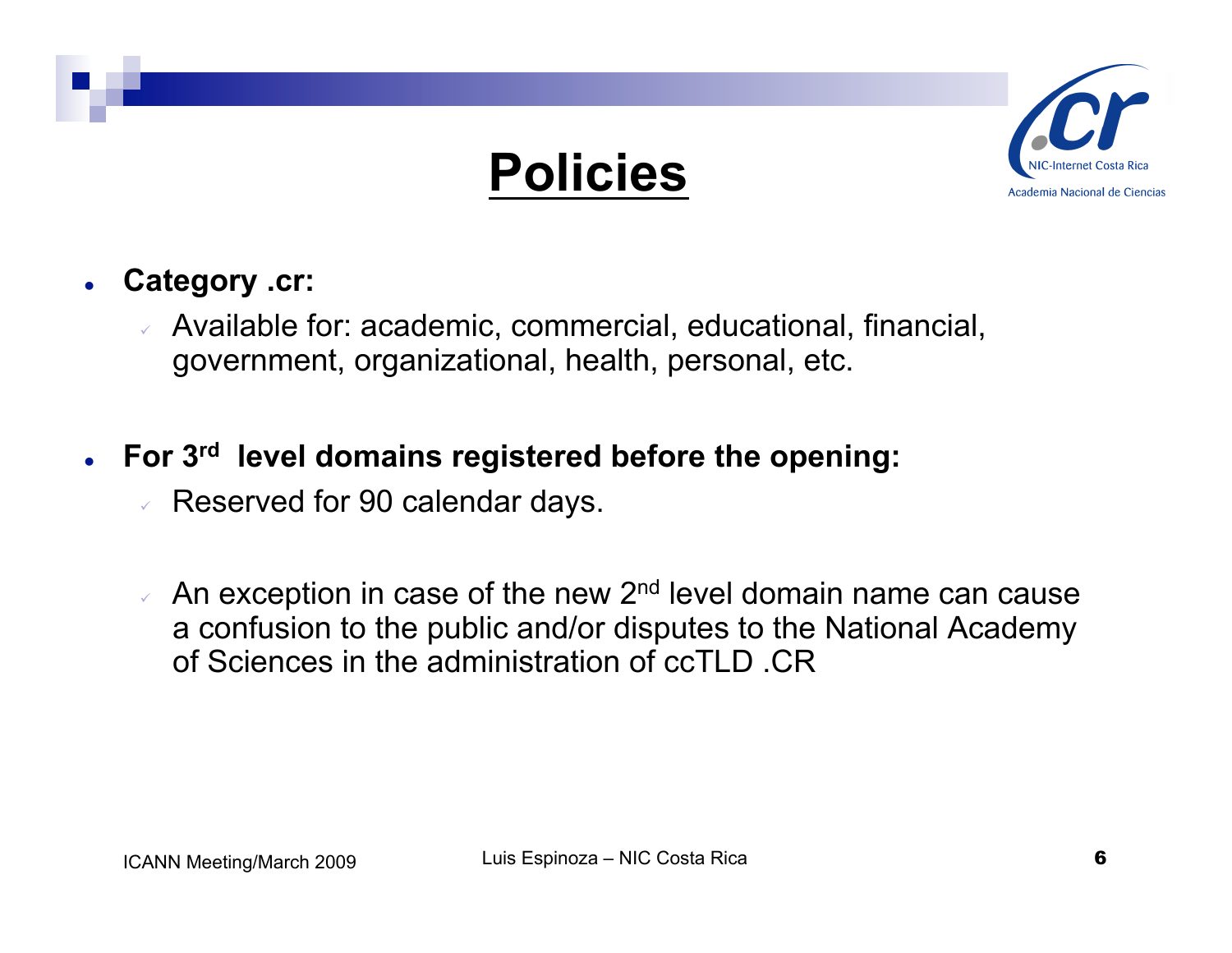## **Process**

- After 90 days, the reserved names will be available .
- In case of duplicate 3rd level domain name, the first applicant has the right to register.
- Max time to apply the registration is 24 hours.
- Fees:

| Dominios de segundo<br>nivel | Años de registro o<br>renovación | <b>Tarifas en US\$</b> |
|------------------------------|----------------------------------|------------------------|
|                              |                                  | 5100                   |
| .cr                          |                                  | \$180                  |
|                              |                                  | \$440                  |

• Trademarks protection.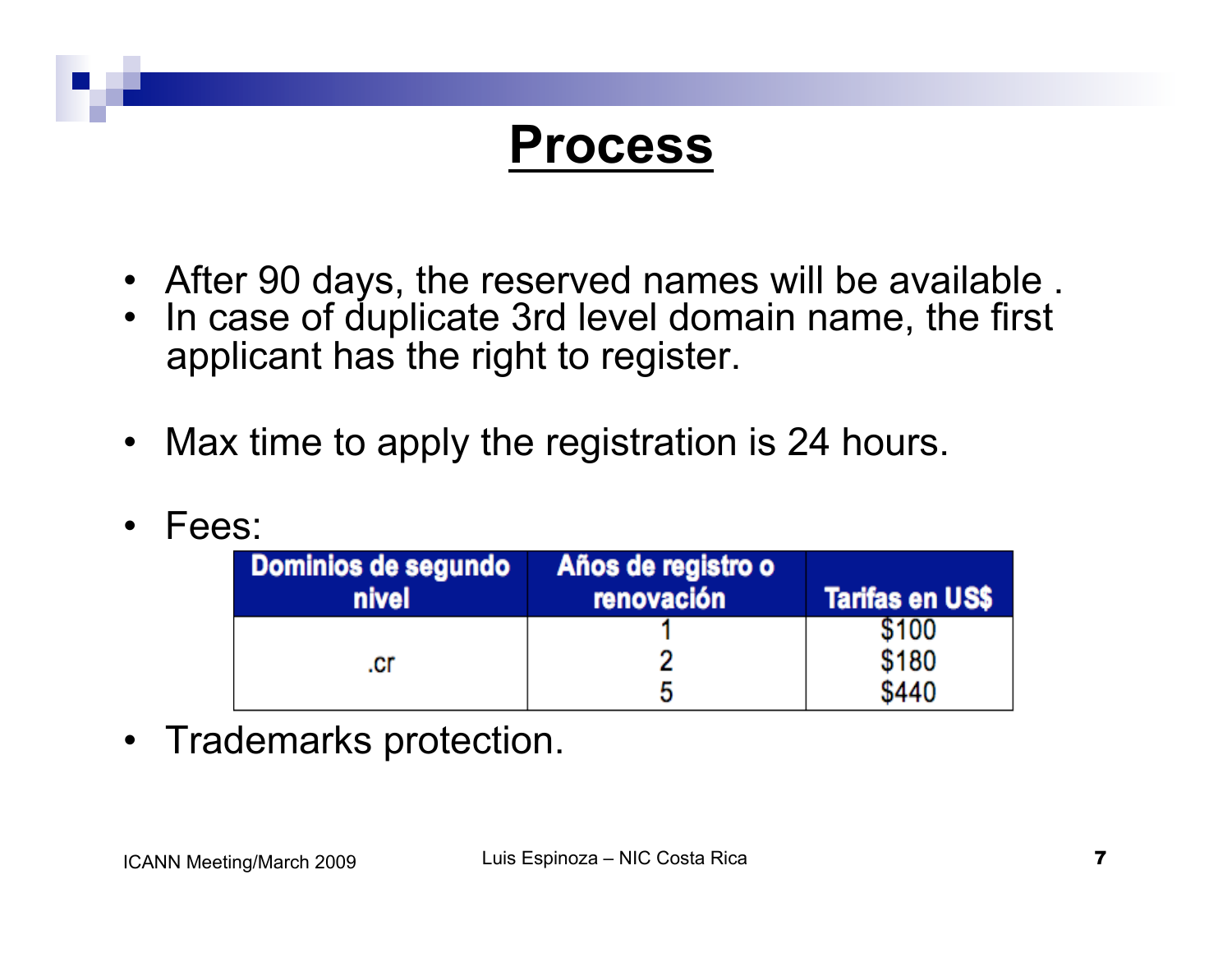### **New Home Page**

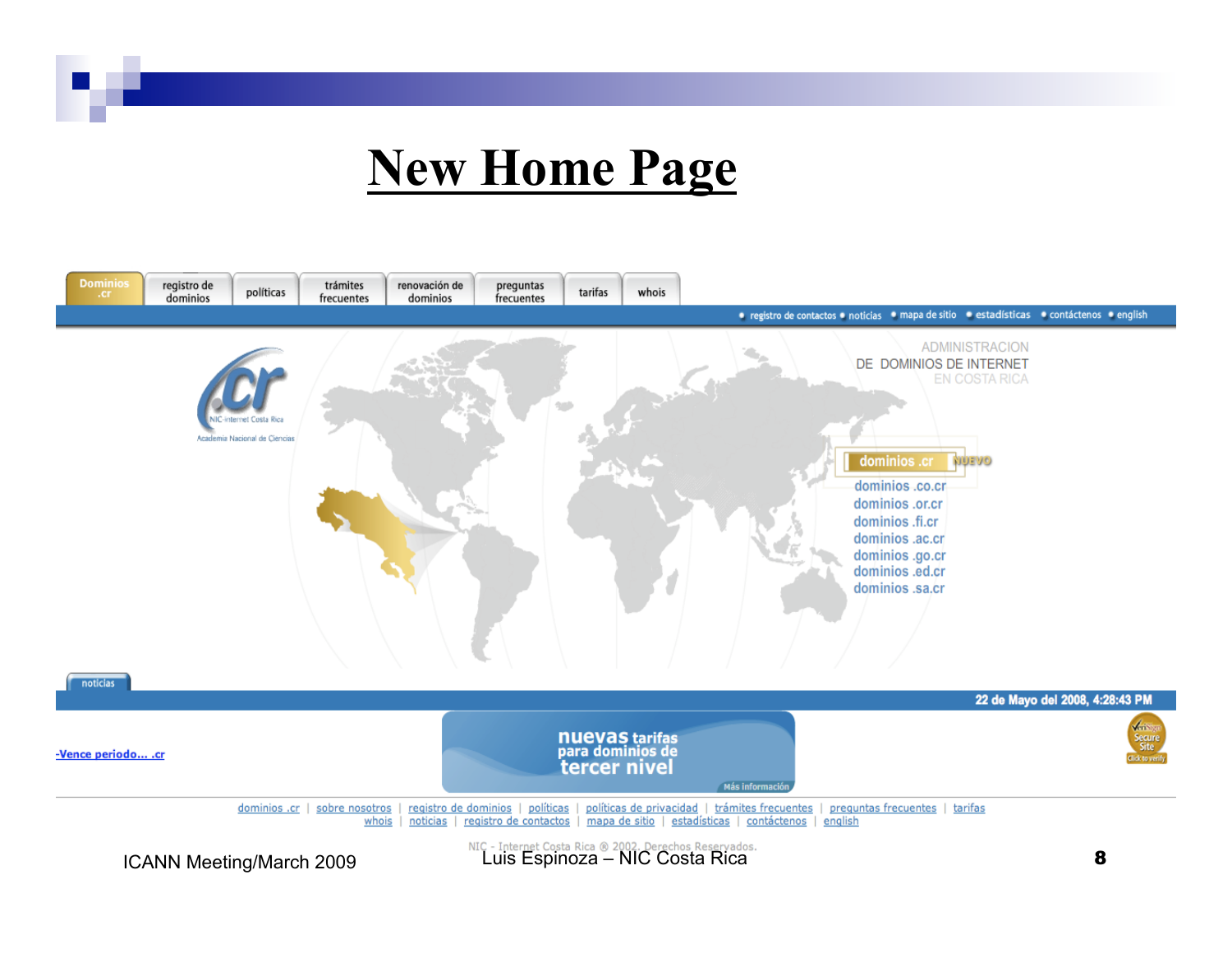## Domain Registration

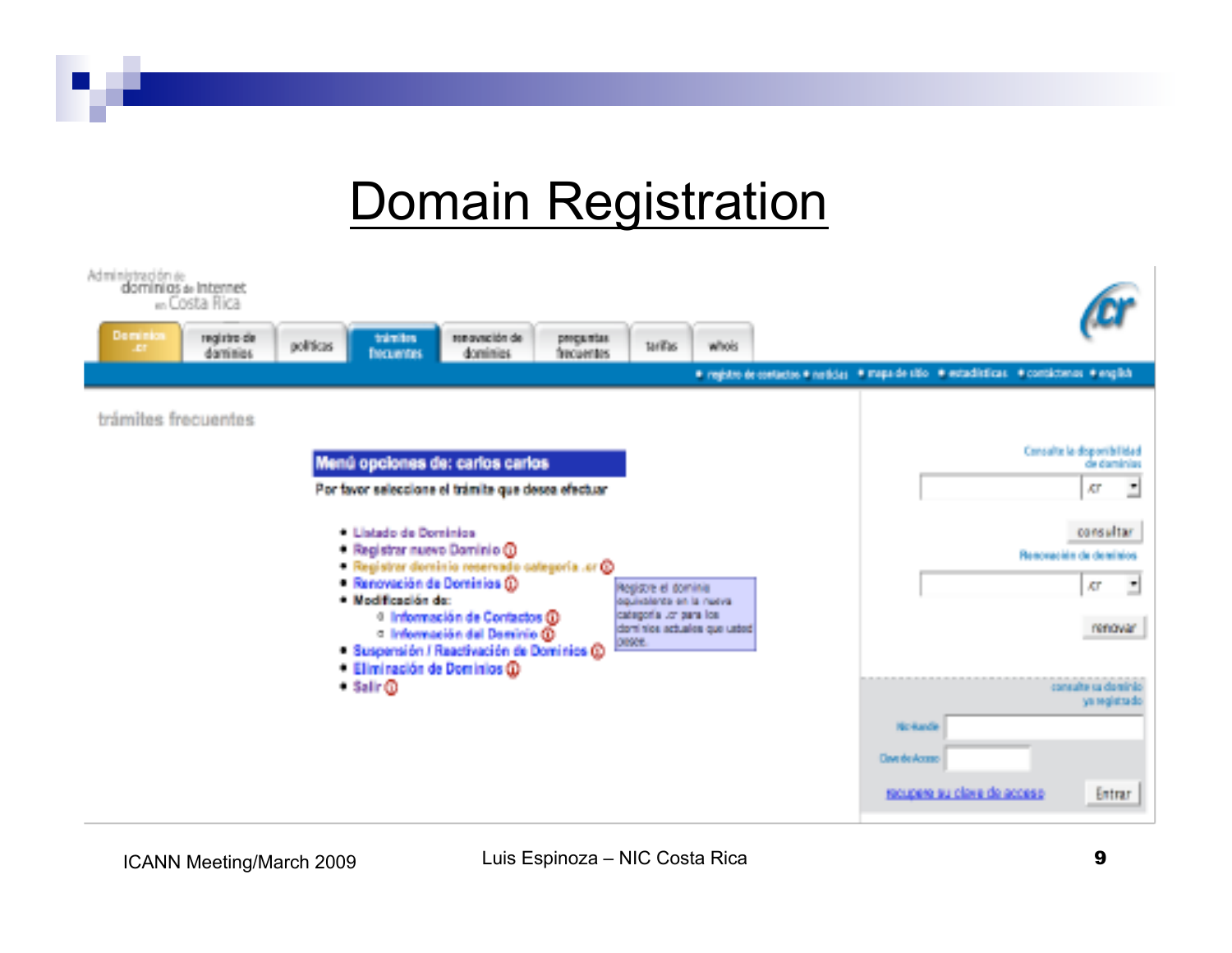## **Communication**

- First Notice: Notify the opening of the new category and the blocking of the names for the already registered 3rd level domains names.
- Second Notice: Notify the benefits of the new product.
- Third Notice: This one is the re-send of the second.
- Change image of the web site: The creation of a new home page.
- Press conference few days before of the launch for the new service.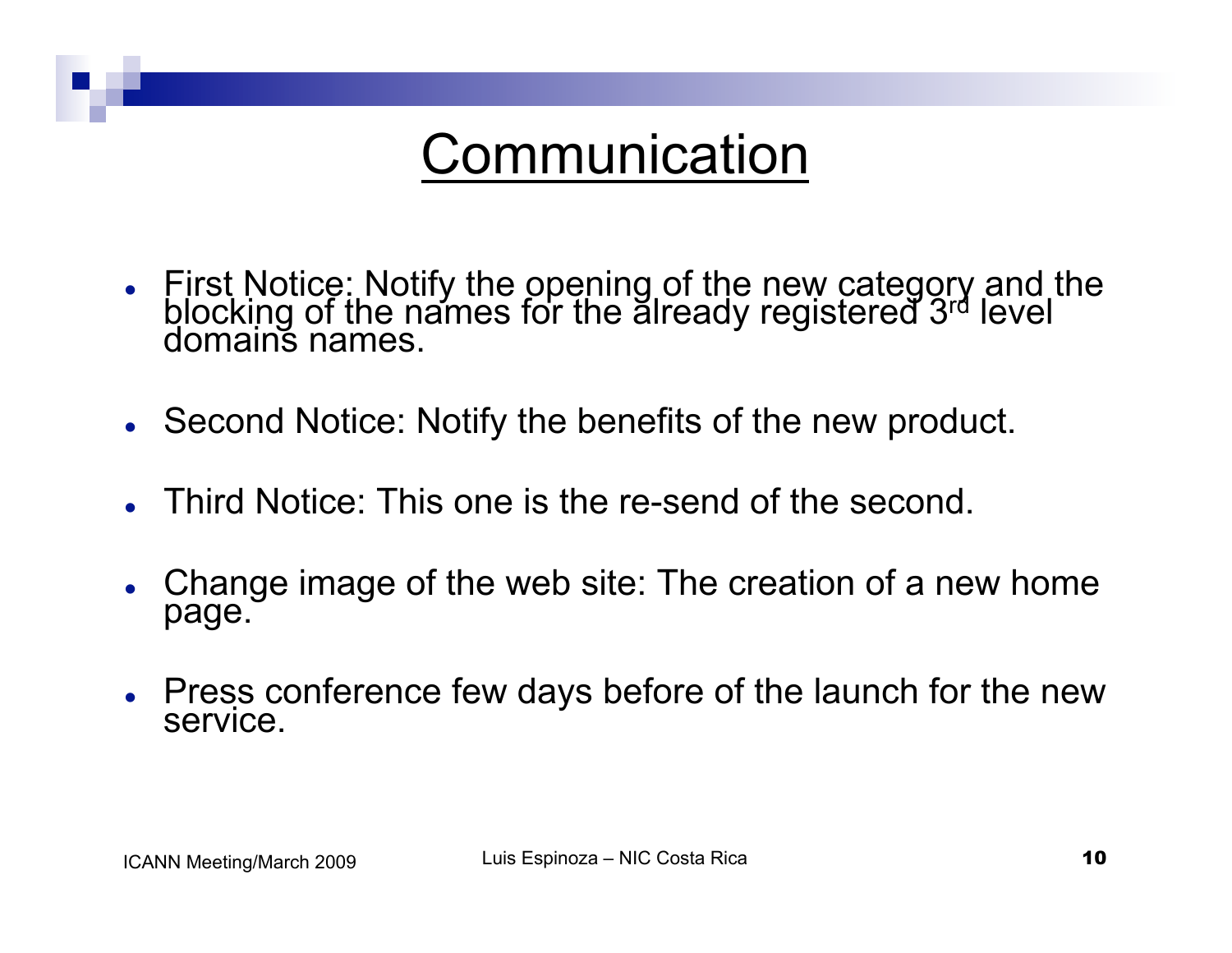

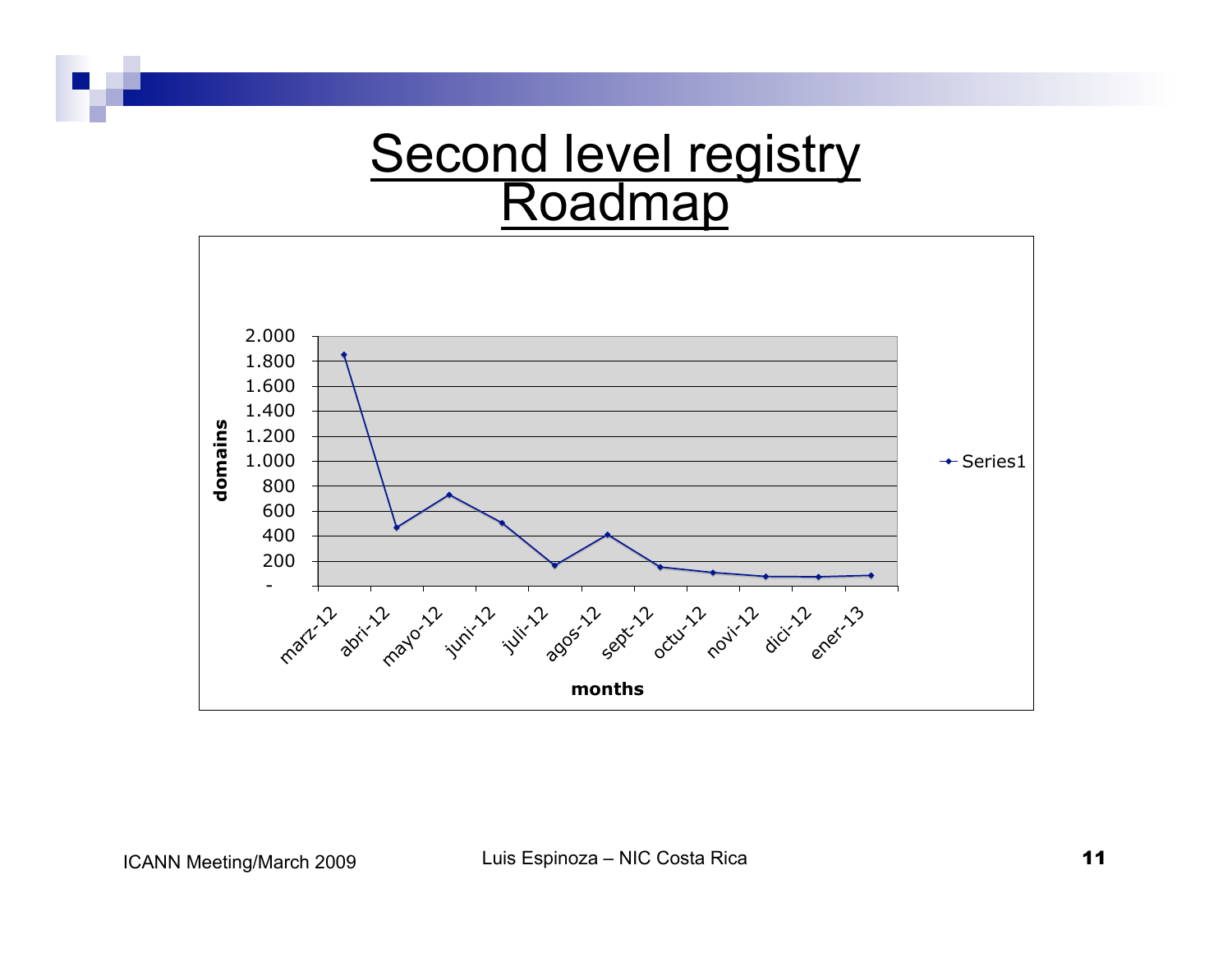# Second level registry registrations 2008/09

| <b>Months</b>    |       | <b>Domains</b> |
|------------------|-------|----------------|
| <b>March</b>     |       | 1852           |
| <b>April</b>     |       | 468            |
| <b>May</b>       |       | 730            |
| June             |       | 504            |
| July             |       | 164            |
| <b>August</b>    |       | 410            |
| <b>September</b> |       | 151            |
| <b>October</b>   |       | 107            |
| <b>November</b>  |       | 75             |
| <b>December</b>  |       | 72             |
| <b>January</b>   |       | 84             |
|                  | total | 4617           |

ICANN Meeting/March 2009 Luis Espinoza – NIC Costa Rica 12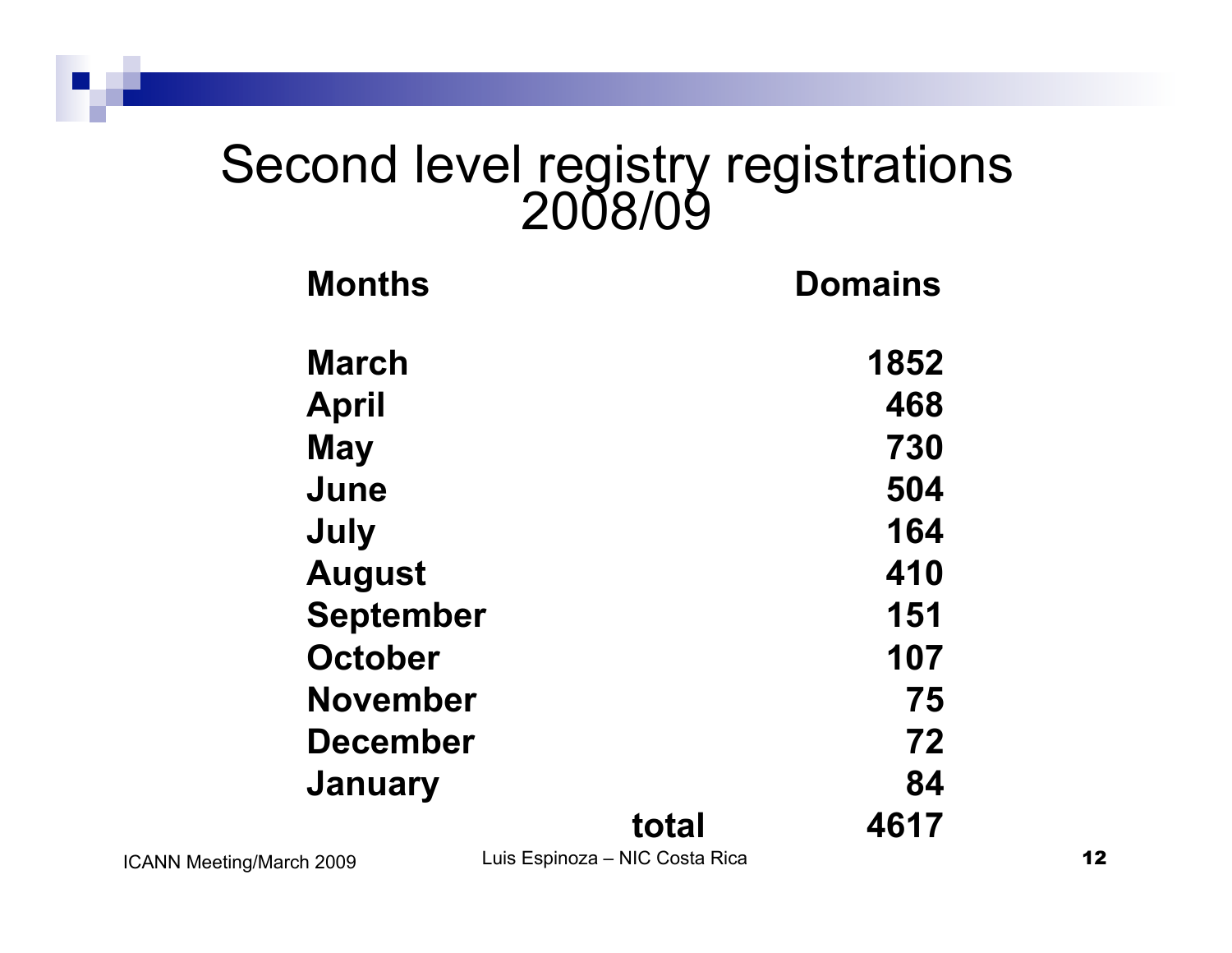## 2<sup>nd</sup> Level Participation

| <b>Domain sectors</b>     | <b>Quantity</b> | <b>Percentage</b> |
|---------------------------|-----------------|-------------------|
| .cr $(2nd level)$         | 4684            | 39%               |
| .co.cr (commercial)       | 6144            | 51%               |
| .or.cr (ONGs)             | 221             | 1.8%              |
| .fi.cr (Finantial)        | 166             | 1.3%              |
| .ac.cr (Higher Education) | 175             | 1.4%              |
| $.$ go.cr (Gov)           | 378             | 3.16%             |
| .ed.cr (Schools)          | 128             | 1.07%             |
| .sa.cr (Health)           | 61              | 0.51%             |
| <b>TOTAL</b>              | 11957           |                   |